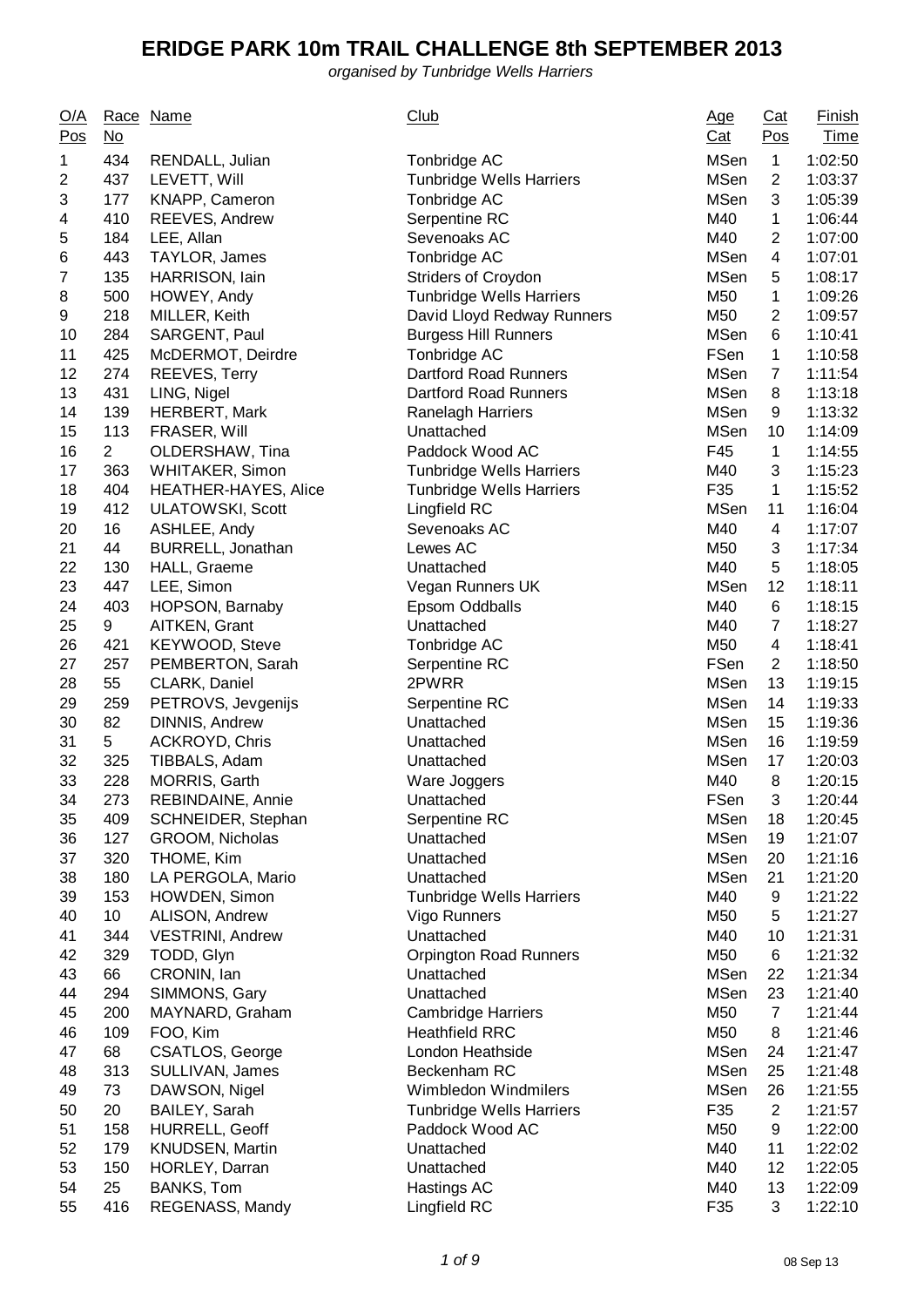| <u>O/A</u><br>Pos | $\underline{\mathsf{No}}$ | Race Name                            | <b>Club</b>                             | <u>Age</u><br><u>Cat</u> | Cat<br>$\underline{\text{Pos}}$ | <u>Finish</u><br><b>Time</b> |
|-------------------|---------------------------|--------------------------------------|-----------------------------------------|--------------------------|---------------------------------|------------------------------|
| 56                | 126                       | <b>GRIFFITHS, Huw</b>                | <b>TSN Racing</b>                       | M40                      | 14                              | 1:22:21                      |
| 57                | 336                       | <b>TUCKER, Andy</b>                  | Blackheath & Bromley Harriers AC        | M40                      | 15                              | 1:22:26                      |
| 58                | 15 <sub>1</sub>           | ARCHER, Andrew                       | <b>Istead &amp; Ifield Harriers</b>     | M40                      | 16                              | 1:22:30                      |
| 59                | 433                       | JOAD, Andy                           | <b>Tunbridge Wells Harriers</b>         | M40                      | 17                              | 1:22:30                      |
| 60                | 165                       | JONES, Hywel                         | Arena <sub>80</sub>                     | M50                      | 10                              | 1:22:46                      |
| 61                | 245                       | O'GRADY, Paul                        | <b>Orpington Road Runners</b>           | M40                      | 18                              | 1:22:52                      |
| 62                | 445                       | WHITE, Robert                        | Dartford Road Runners                   | M40                      | 19                              | 1:23:04                      |
| 63                | 18                        | BADDELEY, Mark                       | Unattached                              | M50                      | 11                              | 1:23:09                      |
| 64                | 94                        | <b>EAMES, Andrew</b>                 | Beckenham RC                            | <b>MSen</b>              | 27                              | 1:23:13                      |
| 65                | 171                       | <b>KENNEDY, Scott</b>                | Unattached                              | <b>MSen</b>              | 28                              | 1:23:47                      |
| 66                | 176                       | KINLEY, Alistair                     | Unattached                              | M40                      | 20                              | 1:24:06                      |
| 67                | 318                       | TAYLOR, Mark                         | <b>Tunbridge Wells Harriers</b>         | M60                      | $\mathbf{1}$                    | 1:24:16                      |
| 68                | 49                        | CARROLL, Stephanie                   | Unattached                              | F35                      | 4                               | 1:25:02                      |
| 69                | 12                        | AMERY, Richard                       | <b>Thurrock Harriers</b>                | M40                      | 21                              | 1:25:14                      |
| 70                | 58                        | COGAN, Rob                           | <b>Orpington Road Runners</b>           | M40                      | 22                              | 1:25:14                      |
| 71                | 122                       | GOSSAGE, James                       | Unattached                              | <b>MSen</b>              | 29                              | 1:25:15                      |
| 72                | 414                       | BRADLEY, Jennifer                    | Serpentine RC                           | FSen                     | 4                               | 1:25:17                      |
| 73                | 380                       | ZOLDAK, Marek                        | Unattached                              | <b>MSen</b>              | 30                              | 1:25:46                      |
| 74                | 64                        | COUSEN, Benjamin                     | Otley AC                                | <b>MSen</b>              | 31                              | 1:25:53                      |
| 75                | 304                       | SPRATT, Anthony                      | Unattached                              | <b>MSen</b>              | 32                              | 1:26:18                      |
| 76                | 343                       | <b>VERHAGEN, Koos</b>                | Unattached                              | M40                      | 23                              | 1:26:19                      |
| 77                | 315                       | SWORDER, Steven                      | Unattached                              | M40                      | 24                              | 1:26:25                      |
| 78                | 418                       | <b>GALLAVIN, Mick</b>                | Unattached                              | <b>MSen</b>              | 33                              | 1:26:38                      |
| 79                | 426                       | STONE, Barry                         | Unattached                              | M50                      | 12                              | 1:26:43                      |
| 80                | 338                       | <b>TURNER, Christian</b>             | <b>Petts Wood Runners</b>               | M40                      | 25                              | 1:26:45                      |
| 81                | 349                       | <b>WALKER, Matthew</b>               | Unattached                              | <b>MSen</b>              | 34                              | 1:26:46                      |
| 82                | 78                        | DENBOW, Nicholas                     | Unattached                              | M40                      | 26                              | 1:26:51                      |
| 83                | 107                       | FITZPATRICK, Kieran                  | Unattached                              | <b>MSen</b>              | 35                              | 1:27:01                      |
| 84                | 427                       | TOPP, Chris                          | <b>Dartford Road Runners</b>            | <b>MSen</b>              | 36                              | 1:27:21                      |
| 85                | 341                       | <b>UPTON, Stephanie</b>              | Striders of Croydon                     | F45                      | $\overline{2}$                  | 1:27:47                      |
| 86                | 110                       | FORBES, Luke                         | Unattached                              | <b>MSen</b>              | 37                              | 1:28:05                      |
| 87                | 91                        | EACOTT, Glen                         | Unattached                              | M40                      | 27                              | 1:28:06                      |
| 88                | 182                       | LAWS, Derek                          | <b>Orpington Road Runners</b>           | M50                      | 13                              | 1:28:07                      |
| 89                | 411                       | HART, Neill                          | Unattached                              | MSen                     | 38                              | 1:28:11                      |
| 90                | 297                       | SISTILHA, Ramon                      | Unattached                              | M40                      | 28                              | 1:28:11                      |
| 91                | 33                        | <b>BILLINGTON, Steve</b>             | Vigo Runners                            | M50                      | 14                              | 1:28:12                      |
| 92                | 101                       | EVANS, Mark                          | 7Oaks Tri Club                          | M50                      | 15                              | 1:28:13                      |
| 93                | 178                       | <b>KNEE, Charlotte</b>               | <b>Mornington Chasers</b>               | FSen                     | 5                               | 1:28:14                      |
| 94                | 84                        | DOWDEN, Tom                          | Unattached                              | <b>MSen</b>              | 39                              | 1:28:21                      |
| 95                | 188                       | LIMBERT, Karl                        | Unattached                              | <b>MSen</b>              | 40                              | 1:28:27                      |
| 96                | 80                        | DICKINSON, Chris                     | <b>Orpington Road Runners</b>           | M50                      | 16                              | 1:28:31                      |
| 97                | 408                       | LOWER, Maxine                        | Lingfield RC                            | F35                      | 5                               | 1:28:52                      |
| 98                | 251                       | O'TOOLE, Stewart                     | Dartford Road Runners                   | <b>MSen</b>              | 41                              | 1:29:00                      |
| 99                | 205                       | McCARTHY, Steve                      | Unattached                              | M40                      | 29                              | 1:29:18                      |
| 100               | 148                       | HOLFORD, Simon                       | <b>Tunbridge Wells Harriers</b>         | M40                      | 30                              | 1:29:32                      |
| 101               | 117                       | GANSON, Graham                       | Unattached                              | M40                      | 31                              | 1:29:41                      |
| 102               | 444                       | <b>WHEELER, Mark</b>                 | <b>Tunbridge Wells Harriers</b>         | <b>MSen</b>              | 42                              | 1:29:43                      |
| 103<br>104        | 181<br>70                 | LAFONE-HILL, Jack                    | <b>Oxted School</b><br>Unattached       | <b>MSen</b><br>M40       | 43                              | 1:29:45                      |
|                   |                           | <b>CURRIE, Mark</b>                  |                                         |                          | 32                              | 1:29:48                      |
| 105               | 314<br>311                | SWAN, Natasha                        | <b>Seaford Striders</b><br>Unattached   | F35<br><b>MSen</b>       | 6                               | 1:29:58                      |
| 106<br>107        | 238                       | STEPTO, Sam                          |                                         | M50                      | 44                              | 1:30:11<br>1:30:34           |
| 108               | 71                        | NEWNHAM, Chris<br><b>CURRY, Neil</b> | <b>Orpington Road Runners</b>           | <b>MSen</b>              | 17                              | 1:30:40                      |
| 109               | 230                       | MULLALEY, Chris                      | <b>Stockport Harriers</b><br>Unattached | <b>MSen</b>              | 45<br>46                        | 1:30:51                      |
| 110               | 62                        | COOMBES, Lee                         | Swanley & District AC                   | <b>MSen</b>              | 47                              | 1:30:54                      |
|                   |                           |                                      |                                         |                          |                                 |                              |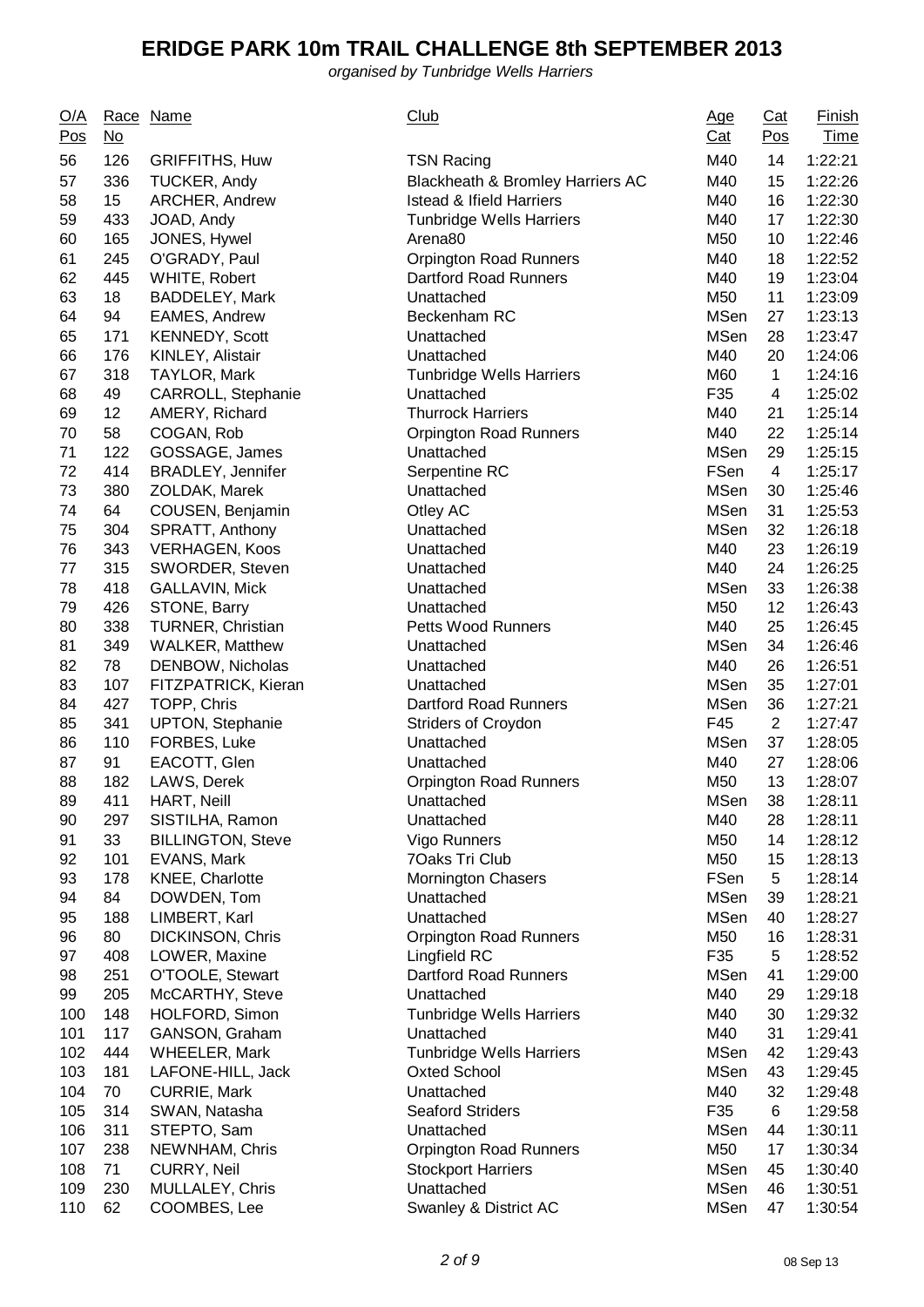| <b>MSen</b><br>111<br>278<br>RODGERS, Paul<br>48<br>Unattached<br>112<br><b>MSen</b><br>220<br>Unattached<br>49<br>MILNER, Jerry<br>113<br><b>MSen</b><br>115<br>FROST, Robert<br>Unattached<br>50<br>114<br>438<br>PHELPS, Stephen<br>M50<br>18<br>Vigo Runners<br><b>MSen</b><br>115<br>13<br>AMESS, Tors<br>Unattached<br>51<br>116<br>F35<br>35<br><b>BLACKER, Renate</b><br>Swanley & District AC<br>$\overline{7}$<br>117<br>124<br>GRANT, Tim<br>Unattached<br>M40<br>33<br>118<br>360<br>WELLS, Phil<br><b>Dartford Road Runners</b><br>M50<br>19<br>119<br>157<br><b>MSen</b><br>52<br><b>HUGHES, Thomas</b><br>Unattached<br>120<br>226<br>M40<br><b>MORGAN, Charles</b><br>Unattached<br>34<br>121<br>264<br>POPE, Alan<br>Orpington Road Runners<br>M40<br>35<br>122<br>M60<br>$\overline{2}$<br>77<br>DELLOW, Christopher<br><b>Dartford Road Runners</b><br>123<br>M40<br>161<br>INMAN, Stuart<br>Unattached<br>36<br>124<br>227<br>M60<br>3<br>MORRIS, David<br>Larkfield AC<br>125<br>67<br>M50<br>CROSS, Peter<br><b>Belgrave Harriers</b><br>20<br>126<br>263<br>PLUMMER, Andrew<br><b>Harvel Hash House Harriers</b><br><b>MSen</b><br>53<br>127<br>436<br>M40<br>37<br>WALL, Kevin<br><b>Orpington Road Runners</b><br>128<br><b>MSen</b><br>423<br>Unattached<br>54<br><b>HESSION, Brendan</b><br>129<br><b>MSen</b><br>291<br>SHEEPWASH, James<br>Dartford Road Runners<br>55<br>130<br>252<br>M40<br>38<br>PAGE, Nicholas<br>Unattached<br>131<br>96<br><b>MSen</b><br>EAMES, Ken<br>56<br>Unattached<br>132<br>40<br>BROWN, Jim<br>Harvel Hash House Harriers<br>M60<br>4 | <u>Finish</u><br><b>Time</b> |
|---------------------------------------------------------------------------------------------------------------------------------------------------------------------------------------------------------------------------------------------------------------------------------------------------------------------------------------------------------------------------------------------------------------------------------------------------------------------------------------------------------------------------------------------------------------------------------------------------------------------------------------------------------------------------------------------------------------------------------------------------------------------------------------------------------------------------------------------------------------------------------------------------------------------------------------------------------------------------------------------------------------------------------------------------------------------------------------------------------------------------------------------------------------------------------------------------------------------------------------------------------------------------------------------------------------------------------------------------------------------------------------------------------------------------------------------------------------------------------------------------------------------------------------------------------------------------------------------------|------------------------------|
|                                                                                                                                                                                                                                                                                                                                                                                                                                                                                                                                                                                                                                                                                                                                                                                                                                                                                                                                                                                                                                                                                                                                                                                                                                                                                                                                                                                                                                                                                                                                                                                                   | 1:31:11                      |
|                                                                                                                                                                                                                                                                                                                                                                                                                                                                                                                                                                                                                                                                                                                                                                                                                                                                                                                                                                                                                                                                                                                                                                                                                                                                                                                                                                                                                                                                                                                                                                                                   | 1:31:21                      |
|                                                                                                                                                                                                                                                                                                                                                                                                                                                                                                                                                                                                                                                                                                                                                                                                                                                                                                                                                                                                                                                                                                                                                                                                                                                                                                                                                                                                                                                                                                                                                                                                   | 1:31:27                      |
|                                                                                                                                                                                                                                                                                                                                                                                                                                                                                                                                                                                                                                                                                                                                                                                                                                                                                                                                                                                                                                                                                                                                                                                                                                                                                                                                                                                                                                                                                                                                                                                                   | 1:31:28                      |
|                                                                                                                                                                                                                                                                                                                                                                                                                                                                                                                                                                                                                                                                                                                                                                                                                                                                                                                                                                                                                                                                                                                                                                                                                                                                                                                                                                                                                                                                                                                                                                                                   | 1:31:31                      |
|                                                                                                                                                                                                                                                                                                                                                                                                                                                                                                                                                                                                                                                                                                                                                                                                                                                                                                                                                                                                                                                                                                                                                                                                                                                                                                                                                                                                                                                                                                                                                                                                   | 1:31:35                      |
|                                                                                                                                                                                                                                                                                                                                                                                                                                                                                                                                                                                                                                                                                                                                                                                                                                                                                                                                                                                                                                                                                                                                                                                                                                                                                                                                                                                                                                                                                                                                                                                                   | 1:31:37                      |
|                                                                                                                                                                                                                                                                                                                                                                                                                                                                                                                                                                                                                                                                                                                                                                                                                                                                                                                                                                                                                                                                                                                                                                                                                                                                                                                                                                                                                                                                                                                                                                                                   | 1:31:39                      |
|                                                                                                                                                                                                                                                                                                                                                                                                                                                                                                                                                                                                                                                                                                                                                                                                                                                                                                                                                                                                                                                                                                                                                                                                                                                                                                                                                                                                                                                                                                                                                                                                   | 1:31:41                      |
|                                                                                                                                                                                                                                                                                                                                                                                                                                                                                                                                                                                                                                                                                                                                                                                                                                                                                                                                                                                                                                                                                                                                                                                                                                                                                                                                                                                                                                                                                                                                                                                                   | 1:31:47                      |
|                                                                                                                                                                                                                                                                                                                                                                                                                                                                                                                                                                                                                                                                                                                                                                                                                                                                                                                                                                                                                                                                                                                                                                                                                                                                                                                                                                                                                                                                                                                                                                                                   | 1:31:48                      |
|                                                                                                                                                                                                                                                                                                                                                                                                                                                                                                                                                                                                                                                                                                                                                                                                                                                                                                                                                                                                                                                                                                                                                                                                                                                                                                                                                                                                                                                                                                                                                                                                   | 1:31:55                      |
|                                                                                                                                                                                                                                                                                                                                                                                                                                                                                                                                                                                                                                                                                                                                                                                                                                                                                                                                                                                                                                                                                                                                                                                                                                                                                                                                                                                                                                                                                                                                                                                                   | 1:32:02                      |
|                                                                                                                                                                                                                                                                                                                                                                                                                                                                                                                                                                                                                                                                                                                                                                                                                                                                                                                                                                                                                                                                                                                                                                                                                                                                                                                                                                                                                                                                                                                                                                                                   | 1:32:05                      |
|                                                                                                                                                                                                                                                                                                                                                                                                                                                                                                                                                                                                                                                                                                                                                                                                                                                                                                                                                                                                                                                                                                                                                                                                                                                                                                                                                                                                                                                                                                                                                                                                   | 1:32:07                      |
|                                                                                                                                                                                                                                                                                                                                                                                                                                                                                                                                                                                                                                                                                                                                                                                                                                                                                                                                                                                                                                                                                                                                                                                                                                                                                                                                                                                                                                                                                                                                                                                                   | 1:32:08                      |
|                                                                                                                                                                                                                                                                                                                                                                                                                                                                                                                                                                                                                                                                                                                                                                                                                                                                                                                                                                                                                                                                                                                                                                                                                                                                                                                                                                                                                                                                                                                                                                                                   | 1:32:12                      |
|                                                                                                                                                                                                                                                                                                                                                                                                                                                                                                                                                                                                                                                                                                                                                                                                                                                                                                                                                                                                                                                                                                                                                                                                                                                                                                                                                                                                                                                                                                                                                                                                   | 1:32:23                      |
|                                                                                                                                                                                                                                                                                                                                                                                                                                                                                                                                                                                                                                                                                                                                                                                                                                                                                                                                                                                                                                                                                                                                                                                                                                                                                                                                                                                                                                                                                                                                                                                                   | 1:32:24                      |
|                                                                                                                                                                                                                                                                                                                                                                                                                                                                                                                                                                                                                                                                                                                                                                                                                                                                                                                                                                                                                                                                                                                                                                                                                                                                                                                                                                                                                                                                                                                                                                                                   | 1:32:25                      |
|                                                                                                                                                                                                                                                                                                                                                                                                                                                                                                                                                                                                                                                                                                                                                                                                                                                                                                                                                                                                                                                                                                                                                                                                                                                                                                                                                                                                                                                                                                                                                                                                   | 1:32:29                      |
|                                                                                                                                                                                                                                                                                                                                                                                                                                                                                                                                                                                                                                                                                                                                                                                                                                                                                                                                                                                                                                                                                                                                                                                                                                                                                                                                                                                                                                                                                                                                                                                                   | 1:32:32                      |
| 133<br>211<br>McMAHON, Paul<br>M40<br>39<br>Unattached                                                                                                                                                                                                                                                                                                                                                                                                                                                                                                                                                                                                                                                                                                                                                                                                                                                                                                                                                                                                                                                                                                                                                                                                                                                                                                                                                                                                                                                                                                                                            | 1:32:41                      |
| 134<br>F35<br>87<br>DOYLE, Emma<br><b>Petts Wood Runners</b><br>8                                                                                                                                                                                                                                                                                                                                                                                                                                                                                                                                                                                                                                                                                                                                                                                                                                                                                                                                                                                                                                                                                                                                                                                                                                                                                                                                                                                                                                                                                                                                 | 1:32:45                      |
| 135<br>301<br>M40<br>SMITH, Gary<br>40<br>Unattached                                                                                                                                                                                                                                                                                                                                                                                                                                                                                                                                                                                                                                                                                                                                                                                                                                                                                                                                                                                                                                                                                                                                                                                                                                                                                                                                                                                                                                                                                                                                              | 1:33:09                      |
| 136<br>302<br>M50<br>21<br>SOHAIL, Fareed<br>Unattached                                                                                                                                                                                                                                                                                                                                                                                                                                                                                                                                                                                                                                                                                                                                                                                                                                                                                                                                                                                                                                                                                                                                                                                                                                                                                                                                                                                                                                                                                                                                           | 1:33:09                      |
| 48<br>137<br>CARR TAYLOR, Alex<br>M40<br>41<br>Unattached                                                                                                                                                                                                                                                                                                                                                                                                                                                                                                                                                                                                                                                                                                                                                                                                                                                                                                                                                                                                                                                                                                                                                                                                                                                                                                                                                                                                                                                                                                                                         | 1:33:18                      |
| 138<br>195<br>MAITLAND, Jim<br>M50<br>22<br>Unattached                                                                                                                                                                                                                                                                                                                                                                                                                                                                                                                                                                                                                                                                                                                                                                                                                                                                                                                                                                                                                                                                                                                                                                                                                                                                                                                                                                                                                                                                                                                                            | 1:33:39                      |
| 139<br>225<br>M40<br>MORGAN, Julian<br>Unattached<br>42                                                                                                                                                                                                                                                                                                                                                                                                                                                                                                                                                                                                                                                                                                                                                                                                                                                                                                                                                                                                                                                                                                                                                                                                                                                                                                                                                                                                                                                                                                                                           | 1:33:46                      |
| 140<br>47<br><b>MSen</b><br>57<br>CAMPBELL, Thomas<br>Unattached                                                                                                                                                                                                                                                                                                                                                                                                                                                                                                                                                                                                                                                                                                                                                                                                                                                                                                                                                                                                                                                                                                                                                                                                                                                                                                                                                                                                                                                                                                                                  | 1:33:48                      |
| 141<br>305<br>SPRINGFORD, Jeff<br>M40<br>43<br>Unattached                                                                                                                                                                                                                                                                                                                                                                                                                                                                                                                                                                                                                                                                                                                                                                                                                                                                                                                                                                                                                                                                                                                                                                                                                                                                                                                                                                                                                                                                                                                                         | 1:34:00                      |
| 142<br>405<br>M40<br>ESSEX, Michael<br><b>Haywards Heath Harriers</b><br>44                                                                                                                                                                                                                                                                                                                                                                                                                                                                                                                                                                                                                                                                                                                                                                                                                                                                                                                                                                                                                                                                                                                                                                                                                                                                                                                                                                                                                                                                                                                       | 1:34:07                      |
| 143<br>337<br>23<br><b>TULLETT, Peter</b><br><b>Tunbridge Wells Harriers</b><br>M50                                                                                                                                                                                                                                                                                                                                                                                                                                                                                                                                                                                                                                                                                                                                                                                                                                                                                                                                                                                                                                                                                                                                                                                                                                                                                                                                                                                                                                                                                                               | 1:34:18                      |
| MSen<br>159<br>HUSSEIN, Jon<br>58<br>144<br>Unattached                                                                                                                                                                                                                                                                                                                                                                                                                                                                                                                                                                                                                                                                                                                                                                                                                                                                                                                                                                                                                                                                                                                                                                                                                                                                                                                                                                                                                                                                                                                                            | 1:34:19                      |
| 328<br>TIPPEY, Nick<br>Harvel Hash House Harriers<br>M40<br>145<br>45                                                                                                                                                                                                                                                                                                                                                                                                                                                                                                                                                                                                                                                                                                                                                                                                                                                                                                                                                                                                                                                                                                                                                                                                                                                                                                                                                                                                                                                                                                                             | 1:34:25                      |
| 29<br>146<br><b>BENTHAM, Darren</b><br><b>Chequers Chasers</b><br>M40<br>46                                                                                                                                                                                                                                                                                                                                                                                                                                                                                                                                                                                                                                                                                                                                                                                                                                                                                                                                                                                                                                                                                                                                                                                                                                                                                                                                                                                                                                                                                                                       | 1:34:46                      |
| 147<br>377<br><b>WOODHAMS, Rich</b><br>Harvel Hash House Harriers<br>M40<br>47                                                                                                                                                                                                                                                                                                                                                                                                                                                                                                                                                                                                                                                                                                                                                                                                                                                                                                                                                                                                                                                                                                                                                                                                                                                                                                                                                                                                                                                                                                                    | 1:34:50                      |
| 148<br>156<br>Crowborough Runners<br>M40<br>HUFFLETT, Tony<br>48                                                                                                                                                                                                                                                                                                                                                                                                                                                                                                                                                                                                                                                                                                                                                                                                                                                                                                                                                                                                                                                                                                                                                                                                                                                                                                                                                                                                                                                                                                                                  | 1:34:57                      |
| 149<br>74<br>DE GROOT, Bart<br>Unattached<br><b>MSen</b><br>59                                                                                                                                                                                                                                                                                                                                                                                                                                                                                                                                                                                                                                                                                                                                                                                                                                                                                                                                                                                                                                                                                                                                                                                                                                                                                                                                                                                                                                                                                                                                    | 1:35:14                      |
| 150<br>354<br><b>WARNER, Stuart</b><br>Unattached<br>M40<br>49                                                                                                                                                                                                                                                                                                                                                                                                                                                                                                                                                                                                                                                                                                                                                                                                                                                                                                                                                                                                                                                                                                                                                                                                                                                                                                                                                                                                                                                                                                                                    | 1:35:21                      |
| 151<br>123<br>GOWING, Ian<br><b>Crowborough Runners</b><br>M50<br>24                                                                                                                                                                                                                                                                                                                                                                                                                                                                                                                                                                                                                                                                                                                                                                                                                                                                                                                                                                                                                                                                                                                                                                                                                                                                                                                                                                                                                                                                                                                              | 1:35:23                      |
| 152<br>AHKUIT, Paul<br><b>Orpington Road Runners</b><br>M40<br>50<br>$\mathbf{7}$                                                                                                                                                                                                                                                                                                                                                                                                                                                                                                                                                                                                                                                                                                                                                                                                                                                                                                                                                                                                                                                                                                                                                                                                                                                                                                                                                                                                                                                                                                                 | 1:35:25                      |
| 153<br>NEOCLEOUS, Helen<br><b>Petts Wood Runners</b><br>F35<br>9<br>236                                                                                                                                                                                                                                                                                                                                                                                                                                                                                                                                                                                                                                                                                                                                                                                                                                                                                                                                                                                                                                                                                                                                                                                                                                                                                                                                                                                                                                                                                                                           | 1:35:26                      |
| 154<br>86<br>DOWSON, James<br>Unattached<br><b>MSen</b><br>60                                                                                                                                                                                                                                                                                                                                                                                                                                                                                                                                                                                                                                                                                                                                                                                                                                                                                                                                                                                                                                                                                                                                                                                                                                                                                                                                                                                                                                                                                                                                     | 1:35:27                      |
| 155<br>201<br>McARRAGHER, Tim<br><b>MSen</b><br>61<br>Unattached<br>F35<br>147                                                                                                                                                                                                                                                                                                                                                                                                                                                                                                                                                                                                                                                                                                                                                                                                                                                                                                                                                                                                                                                                                                                                                                                                                                                                                                                                                                                                                                                                                                                    | 1:35:28                      |
| 156<br>HOLFORD, Jillian<br><b>Tunbridge Wells Harriers</b><br>10                                                                                                                                                                                                                                                                                                                                                                                                                                                                                                                                                                                                                                                                                                                                                                                                                                                                                                                                                                                                                                                                                                                                                                                                                                                                                                                                                                                                                                                                                                                                  | 1:35:29                      |
| 157<br>56<br>CLARKE, John<br><b>Orpington Road Runners</b><br><b>MSen</b><br>62<br>158<br>51<br>260<br>Unattached<br>M40                                                                                                                                                                                                                                                                                                                                                                                                                                                                                                                                                                                                                                                                                                                                                                                                                                                                                                                                                                                                                                                                                                                                                                                                                                                                                                                                                                                                                                                                          | 1:35:31                      |
| PICKIN, Charlie<br>159<br>144<br>HILL, Richard<br>Unattached<br>M40<br>52                                                                                                                                                                                                                                                                                                                                                                                                                                                                                                                                                                                                                                                                                                                                                                                                                                                                                                                                                                                                                                                                                                                                                                                                                                                                                                                                                                                                                                                                                                                         | 1:35:31                      |
| M40                                                                                                                                                                                                                                                                                                                                                                                                                                                                                                                                                                                                                                                                                                                                                                                                                                                                                                                                                                                                                                                                                                                                                                                                                                                                                                                                                                                                                                                                                                                                                                                               | 1:35:34                      |
| 160<br>45<br><b>BURTONSHAW, Dave</b><br><b>Orpington Road Runners</b><br>53<br>281<br>161<br>RUSHALL, Daniel<br>Unattached<br><b>MSen</b><br>63                                                                                                                                                                                                                                                                                                                                                                                                                                                                                                                                                                                                                                                                                                                                                                                                                                                                                                                                                                                                                                                                                                                                                                                                                                                                                                                                                                                                                                                   | 1:35:35                      |
| 162<br>3<br>Paddock Wood AC<br>M40<br><b>ABRAHIM, Harry</b><br>54                                                                                                                                                                                                                                                                                                                                                                                                                                                                                                                                                                                                                                                                                                                                                                                                                                                                                                                                                                                                                                                                                                                                                                                                                                                                                                                                                                                                                                                                                                                                 | 1:35:36<br>1:35:37           |
| 163<br>125<br><b>GREEN, Lewis</b><br>Unattached<br><b>MSen</b>                                                                                                                                                                                                                                                                                                                                                                                                                                                                                                                                                                                                                                                                                                                                                                                                                                                                                                                                                                                                                                                                                                                                                                                                                                                                                                                                                                                                                                                                                                                                    |                              |
| 64<br>164<br>146<br>HODGE, Jonathan<br><b>Tunbridge Wells Harriers</b><br>M40<br>55                                                                                                                                                                                                                                                                                                                                                                                                                                                                                                                                                                                                                                                                                                                                                                                                                                                                                                                                                                                                                                                                                                                                                                                                                                                                                                                                                                                                                                                                                                               | 1:35:56<br>1:35:59           |
| 165<br>243<br>NUNNS, Ian<br>M40<br>56<br>Unattached                                                                                                                                                                                                                                                                                                                                                                                                                                                                                                                                                                                                                                                                                                                                                                                                                                                                                                                                                                                                                                                                                                                                                                                                                                                                                                                                                                                                                                                                                                                                               | 1:36:00                      |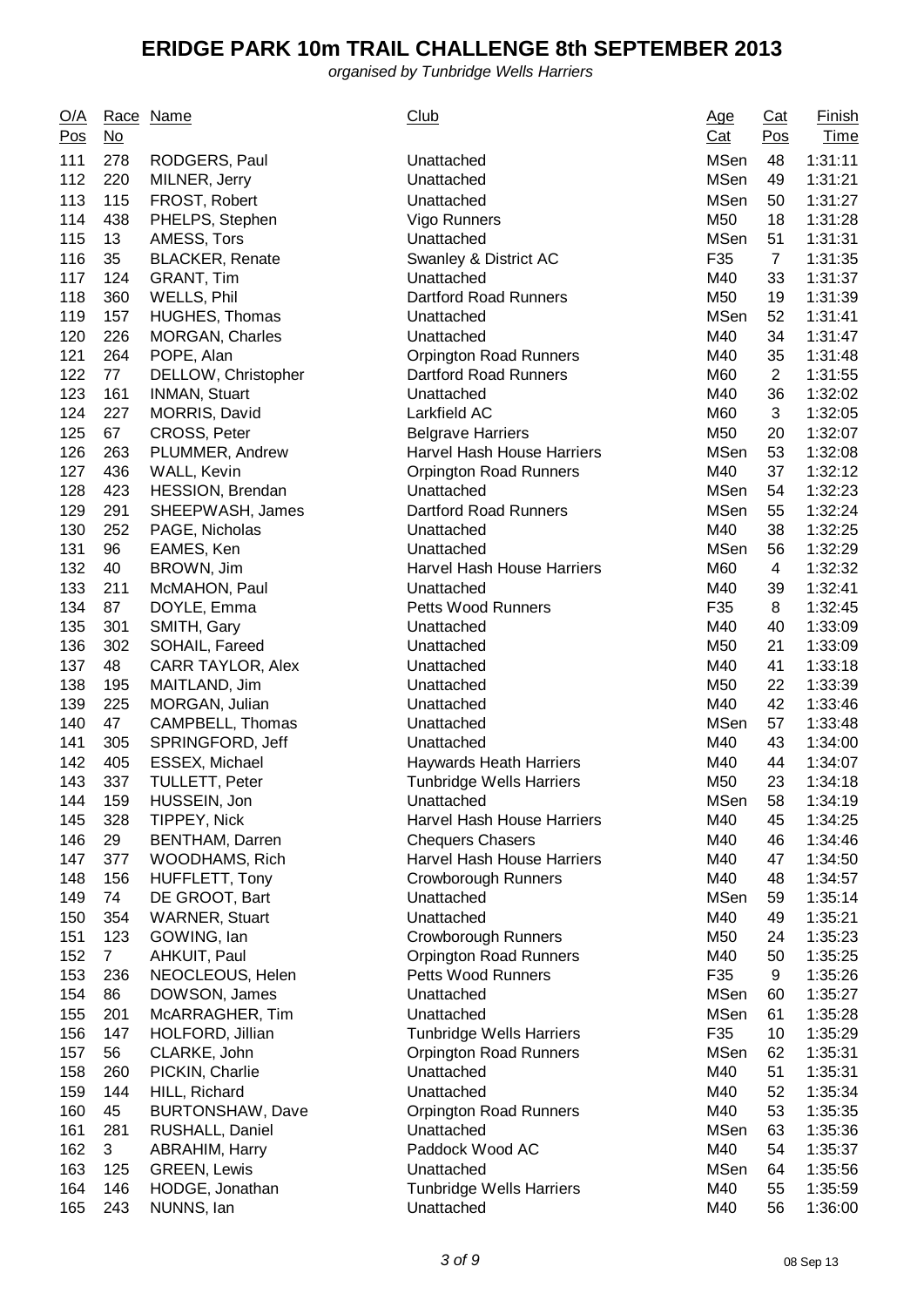| <u>O/A</u><br>Pos | Race<br><u>No</u> | Name                       | <b>Club</b>                          | <u>Age</u><br>$Cat$ | $Cat$<br>Pos   | <b>Finish</b><br><b>Time</b> |
|-------------------|-------------------|----------------------------|--------------------------------------|---------------------|----------------|------------------------------|
| 166               | 34                | BLACKBURN, Duncan          | Henfield Joggers                     | M50                 | 25             | 1:36:03                      |
| 167               | 95                | <b>EAMES, Helena Clare</b> | Unattached                           | FSen                | 6              | 1:36:06                      |
| 168               | 362               | WHEATLEY, Mark             | Unattached                           | <b>MSen</b>         | 65             | 1:36:18                      |
| 169               | 292               | SHEPPARD, Leon             | Unattached                           | M40                 | 57             | 1:36:37                      |
| 170               | 448               | <b>BRYANT, Nick</b>        | Unattached                           | M40                 | 58             | 1:36:42                      |
| 171               | 303               | SOMMERVILLE, Peter         | Unattached                           | M50                 | 26             | 1:36:56                      |
| 172               | 429               | KNIGHT, Roy                | <b>Dartford Road Runners</b>         | M60                 | 5              | 1:37:04                      |
| 173               | 152               | HOW, Tom                   | Unattached                           | <b>MSen</b>         | 66             | 1:37:09                      |
| 174               | 261               | PIERCE, Nick               | Unattached                           | M50                 | 27             | 1:37:13                      |
| 175               | 54                | <b>CHERRISON, Stuart</b>   | <b>Harvel Hash House Harriers</b>    | <b>MSen</b>         | 67             | 1:37:17                      |
| 176               | 300               | SMITH, Carl                | Unattached                           | M40                 | 59             | 1:37:18                      |
| 177               | 27                | <b>BARNES, Kevin</b>       | Unattached                           | <b>MSen</b>         | 68             | 1:37:25                      |
| 178               | 250               | O'NEILL, Lee               | <b>Wellfit Outdoor Fitness</b>       | <b>MSen</b>         | 69             | 1:37:35                      |
| 179               | 50                | CARROLL, Daniel            | Unattached                           | <b>MSen</b>         | 70             | 1:37:43                      |
| 180               | 424               | FRENCH, Peter              | Unattached                           | <b>MSen</b>         | 71             | 1:37:44                      |
| 181               | 286               | SCHOLTZ, Richard           | Unattached                           | <b>MSen</b>         | 72             | 1:37:58                      |
| 182               | 240               | NICHOLLS, Graham           | Unattached                           | M40                 | 60             | 1:38:01                      |
| 183               | 415               | COLLINS, Lyndon            | Sevenoaks AC                         | M60                 | 6              | 1:38:15                      |
| 184               | 160               | HUXTABLE, Emily            | Harvel Hash House Harriers           | FSen                | $\overline{7}$ | 1:38:23                      |
| 185               | 237               | NETHERCOTT, David          | Unattached                           | M50                 | 28             | 1:38:35                      |
| 186               | 331               | <b>TOMKINS, Matthew</b>    | Unattached                           | <b>MSen</b>         | 73             | 1:38:35                      |
| 187               | 357               | WATTS, Simon               | Serpentine RC                        | M40                 | 61             | 1:38:59                      |
| 188               | 11                | ALLEN, Paul                | Dorking and Mole Valley AC           | M50                 | 29             | 1:39:00                      |
| 189               | 32                | BIELBY, Luke               | Unattached                           | <b>MSen</b>         | 74             | 1:39:03                      |
| 190               | 271               | RALPH, Duncan              | Tonbridge AC                         | M40                 | 62             | 1:39:04                      |
| 191               | 206               | McCARTHY, Paul             | Unattached                           | M40                 | 63             | 1:39:14                      |
| 192               | 149               | HOLLEY, Peter              | <b>East Grinstead Triathlon Club</b> | M50                 | 30             | 1:39:27                      |
| 193               | 248               | OLSEN, Lars                | Serpentine RC                        | M50                 | 31             | 1:39:32                      |
| 194               | 428               | CULVER, Peter              | Unattached                           | <b>MSen</b>         | 75             | 1:39:34                      |
| 195               | 224               | MOORE, Ian                 | <b>Chequers Chasers</b>              | M40                 | 64             | 1:39:35                      |
| 196               | 145               | HILL, Greg                 | Unattached                           | M40                 | 65             | 1:39:45                      |
| 197               | 119               | <b>GEVERS, Hildie</b>      | <b>Tunbridge Wells Harriers</b>      | F35                 | 11             | 1:39:53                      |
| 198               | 217               | MILLER, Caroline           | <b>Chequers Chasers</b>              | F35                 | 12             | 1:40:00                      |
| 199               | 439               | GREATWOOD, Glen            | Vigo Runners                         | MSen                | 76             | 1:40:08                      |
| 200               | 267               | PRENTIS, Craig             | <b>Wellfit Outdoor Fitness</b>       | M40                 | 66             | 1:40:09                      |
| 201               | 285               | <b>SCHOFIELD, Eric</b>     | <b>Tunbridge Wells Harriers</b>      | M70                 | $\mathbf{1}$   | 1:40:21                      |
| 202               | 121               | <b>GORRINGE, Dez</b>       | Unattached                           | M40                 | 67             | 1:40:22                      |
| 203               | 276               | RIDOUT, Glen               | <b>Dartford Road Runners</b>         | M50                 | 32             | 1:40:24                      |
| 204               | 79                | DERMOTT, Neil              | Brighton & Hove City AC              | M50                 | 33             | 1:40:29                      |
| 205               | 140               | HEWLETT, Darren            | Unattached                           | <b>MSen</b>         | 77             | 1:40:38                      |
| 206               | 358               | WEBB, Nigel                | <b>Orpington Road Runners</b>        | M50                 | 34             | 1:41:06                      |
| 207               | 42                | <b>BROWN, Harriet</b>      | Unattached                           | F35                 | 13             | 1:41:08                      |
| 208               | 174               | KING, Melanie              | Paddock Wood AC                      | F45                 | 3              | 1:41:09                      |
| 209               | 60                | <b>COMPTON, Natalie</b>    | <b>Petts Wood Runners</b>            | FSen                | 8              | 1:41:27                      |
| 210               | 100               | ESTERHUYSE, Karien         | <b>Petts Wood Runners</b>            | FSen                | 9              | 1:41:27                      |
| 211               | 279               | ROFF, Helen                | Unattached                           | F35                 | 14             | 1:42:13                      |
| 212               | 323               | THORNILEY, David           | Unattached                           | M50                 | 35             | 1:42:22                      |
| 213               | 8                 | AINSLEY, Graham            | Unattached                           | M40                 | 68             | 1:42:24                      |
| 214               | 288               | SELWAY, Michael            | Unattached                           | M50                 | 36             | 1:42:24                      |
| 215               | 97                | EDMONDS, Ian               | Unattached                           | M40                 | 69             | 1:42:35                      |
| 216               | 289               | SEYMOUR, James             | <b>Chequers Chasers</b>              | M50                 | 37             | 1:42:42                      |
| 217               | 339               | TURNER, Amanda             | Unattached                           | F35                 | 15             | 1:42:52                      |
| 218               | 118               | GARDNER, David             | Unattached                           | M50                 | 38             | 1:43:07                      |
| 219               | 22                | <b>BAKER, Rose</b>         | New Eltham Joggers                   | F45                 | 4              | 1:43:09                      |
| 220               | 88                | DRURY, Nathan              | Unattached                           | M40                 | 70             | 1:43:21                      |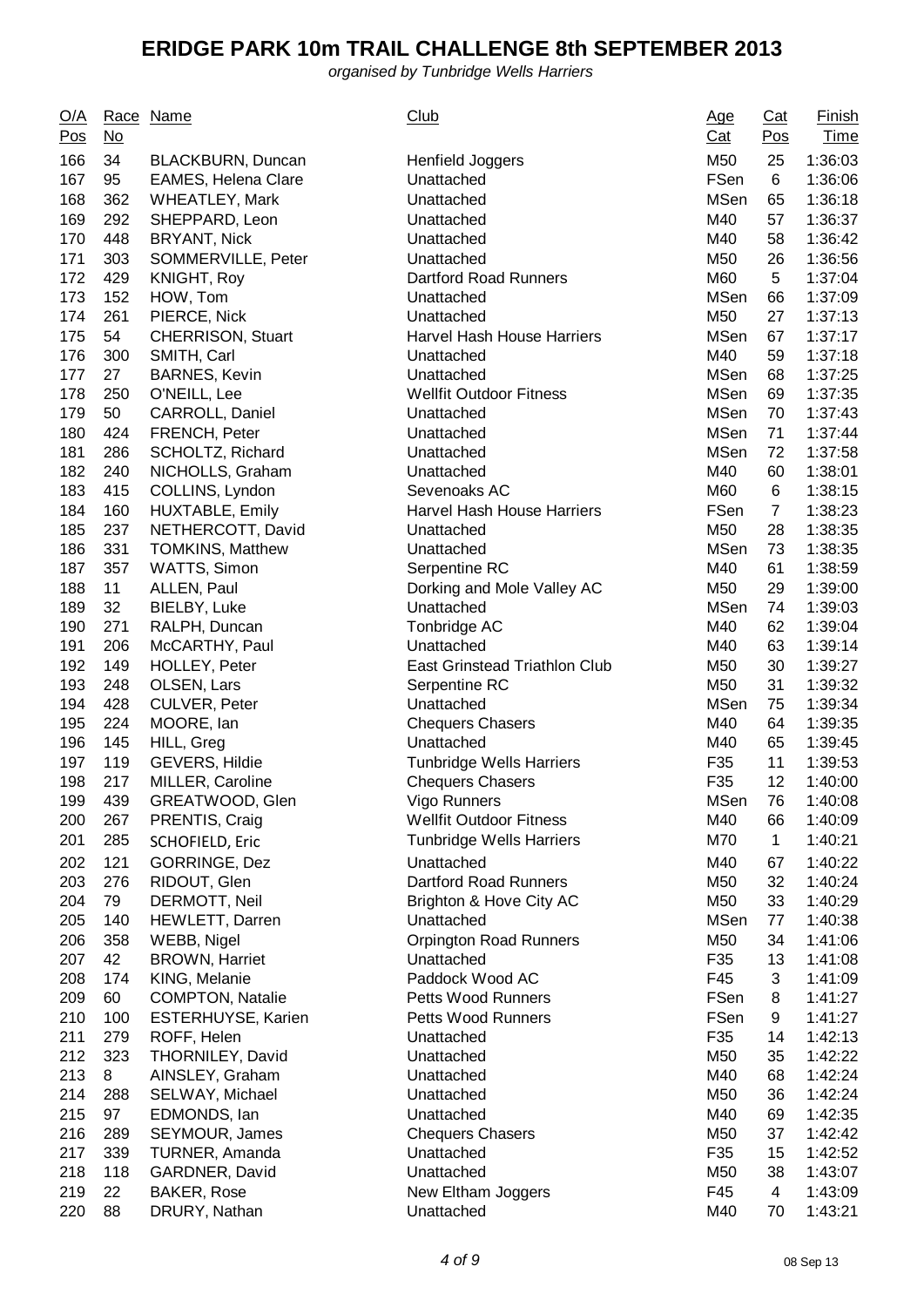| <u>O/A</u><br>Pos | <u>No</u> | Race Name                | <b>Club</b>                       | <u>Age</u><br><u>Cat</u> | Cat<br><u>Pos</u> | <b>Finish</b><br><b>Time</b> |
|-------------------|-----------|--------------------------|-----------------------------------|--------------------------|-------------------|------------------------------|
| 221               | 69        | <b>CURLING, Errol</b>    | <b>Haywards Heath Harriers</b>    | M50                      | 39                | 1:43:26                      |
| 222               | 108       | FLEMING, Alison          | Unattached                        | F35                      | 16                | 1:43:39                      |
| 223               | 196       | MARKHAM, Carolyn         | Unattached                        | F35                      | 17                | 1:43:40                      |
| 224               | 197       | MARKHAM, Christian       | Unattached                        | <b>MSen</b>              | 78                | 1:43:40                      |
| 225               | 105       | FIELD, Marije            | <b>Crowborough Runners</b>        | F45                      | 5                 | 1:43:45                      |
| 226               | 210       | McLEOD, Rupert           | Orpington Road Runners            | M40                      | 71                | 1:43:51                      |
| 227               | 187       | LEWIS, Carl              | Unattached                        | M40                      | 72                | 1:43:52                      |
| 228               | 190       | LONG, Philip             | <b>Tunbridge Wells Harriers</b>   | M50                      | 40                | 1:44:00                      |
| 229               | 290       | SHARMAN, Christine       | Unattached                        | F45                      | 6                 | 1:44:19                      |
| 230               | 41        | <b>BROWN, Neil</b>       | Unattached                        | M40                      | 73                | 1:44:26                      |
| 231               | 98        | ELLIS, Louise            | <b>Crowborough Runners</b>        | F35                      | 18                | 1:44:29                      |
| 232               | 372       | WISBY-THOMAS, Karen      | <b>Harvel Hash House Harriers</b> | F45                      | $\overline{7}$    | 1:44:51                      |
| 233               | 89        | DUTTON, Edward           | Unattached                        | <b>MSen</b>              | 79                | 1:44:57                      |
| 234               | 247       | OLDROYD, Martin          | Unattached                        | M40                      | 74                | 1:45:07                      |
| 235               | 364       | WHITE, Michael           | <b>Ranelagh Harriers</b>          | M50                      | 41                | 1:45:07                      |
| 236               | 120       | GORDON, Mike             | Unattached                        | M50                      | 42                | 1:45:11                      |
| 237               | 321       | <b>THOMPSON, Chris</b>   | <b>Orpington Road Runners</b>     | M60                      | $\overline{7}$    | 1:45:15                      |
| 238               | 36        | BLYTH, Tom               | Unattached                        | M40                      | 75                | 1:45:16                      |
| 239               | 322       | <b>THOMPSON, Nancy</b>   | <b>Orpington Road Runners</b>     | F <sub>55</sub>          | $\mathbf{1}$      | 1:45:24                      |
| 240               | 255       | PATIENCE, Kevin          | Unattached                        | M50                      | 43                | 1:45:25                      |
| 241               | 166       | JONES, Julie             | Unattached                        | F45                      | 8                 | 1:45:36                      |
| 242               | 31        |                          |                                   | M50                      | 44                |                              |
| 243               | 449       | <b>BICKNELL, Richard</b> | Unattached                        |                          |                   | 1:45:46                      |
| 244               | 114       | EAMES, Paul              | <b>Tunbridge Wells Harriers</b>   | M60<br>M50               | 8<br>45           | 1:45:55<br>1:45:55           |
| 245               | 306       | FRASER, Robin            | Unattached                        | F35                      | 19                | 1:45:56                      |
|                   |           | STANGL, Sigrid           | Serpentine RC                     |                          |                   |                              |
| 246               | 90        | DYSON, John              | <b>Tunbridge Wells Harriers</b>   | M70                      | $\overline{2}$    | 1:46:00                      |
| 247               | 163       | JAGO, Bryan              | <b>Wellfit Outdoor Fitness</b>    | M40                      | 76                | 1:46:03                      |
| 248               | 268       | PRESTON, Michael         | Lingfield RC                      | M40                      | 77                | 1:46:06                      |
| 249               | 23        | <b>BALL, Steven</b>      | Unattached                        | <b>MSen</b>              | 80                | 1:46:17                      |
| 250               | 129       | HAGEN, Gemma             | Unattached                        | F35                      | 20                | 1:46:22                      |
| 251               | 169       | <b>KEANE, Tony</b>       | <b>Dartford Road Runners</b>      | M40                      | 78                | 1:46:23                      |
| 252               | 376       | WOOD, Charlotte          | <b>Dartford Road Runners</b>      | FSen                     | 10                | 1:46:30                      |
| 253               | 374       | WOOD, Stephanie          | <b>Dartford Harriers</b>          | F45                      | 9                 | 1:46:37                      |
| 254               | 212       | McMAHON, Roel            | Unattached                        | F45                      | 10                | 1:46:53                      |
| 255               | 155       | HUDSON, Gillian          | Dorking and Mole Valley AC        | F <sub>55</sub>          | $\overline{2}$    | 1:46:56                      |
| 256               | 168       | KAWAHARA, Hisayo         | Serpentine RC                     | F45                      | 11                | 1:47:08                      |
| 257               | 366       | WHITING, Raymond         | Unattached                        | M50                      | 46                | 1:47:12                      |
| 258               | 275       | RICHARDSON, Michael      | Dartford Road Runners             | M60                      | 9                 | 1:47:21                      |
| 259               | 61        | CONSTABLE, John          | Unattached                        | M40                      | 79                | 1:47:30                      |
| 260               | 367       | WHITING, Jo              | Unattached                        | F35                      | 21                | 1:47:34                      |
| 261               | 370       | <b>WILSON, Terry</b>     | Tonbridge Tri Club                | M50                      | 47                | 1:47:38                      |
| 262               | 30        | BEVAN-MOGG, Karen        | <b>Crystal Palace FR</b>          | F35                      | 22                | 1:47:43                      |
| 263               | 419       | STEPHENS, Guy            | Larkfield AC                      | M40                      | 80                | 1:47:44                      |
| 264               | 239       | NICHOLLS, Jenny          | Unattached                        | F45                      | 12                | 1:47:59                      |
| 265               | 221       | MILSOM, Tom              | Orpington Road Runners            | M40                      | 81                | 1:48:16                      |
| 266               | 151       | HORNE, James             | Unattached                        | M50                      | 48                | 1:48:17                      |
| 267               | 85        | DOWDEN, Mike             | Unattached                        | M60                      | 10                | 1:48:19                      |
| 268               | 112       | FRASER, Matthew          | <b>Maidstone Harriers</b>         | M40                      | 82                | 1:48:24                      |
| 269               | 346       | VISZKOCS, Csaba          | Unattached                        | <b>MSen</b>              | 81                | 1:48:24                      |
| 270               | 141       | HICKS, Lizzy             | Zoot Racing Team                  | F45                      | 13                | 1:48:25                      |
| 271               | 92        | EAGER, Max               | Unattached                        | M40                      | 83                | 1:48:33                      |
| 272               | 116       | GANSON, Scott            | Unattached                        | M40                      | 84                | 1:48:43                      |
| 273               | 21        | <b>BAKER, Terri</b>      | Harvel Hash House Harriers        | F45                      | 14                | 1:48:48                      |
| 274               | 167       | KANE, Alan               | Unattached                        | <b>MSen</b>              | 82                | 1:48:58                      |
| 275               | 351       | <b>WALTERS, Kay</b>      | <b>Orpington Road Runners</b>     | F35                      | 23                | 1:49:12                      |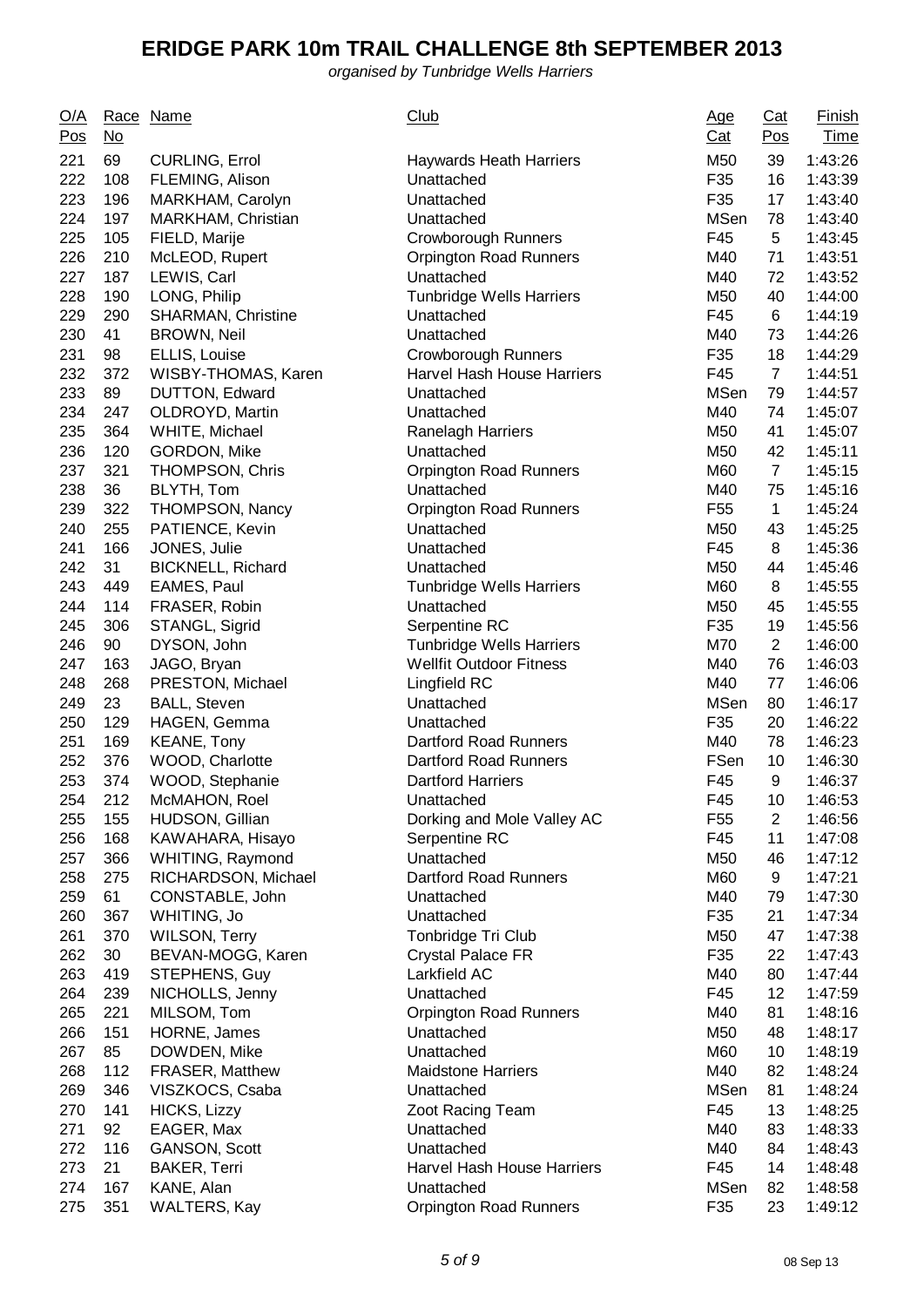| <u>O/A</u><br>Pos | $\underline{\mathsf{No}}$ | Race Name                     | <b>Club</b>                             | <u>Age</u><br><u>Cat</u> | Cat<br>Pos | <b>Finish</b><br><b>Time</b> |
|-------------------|---------------------------|-------------------------------|-----------------------------------------|--------------------------|------------|------------------------------|
| 276               | 65                        | CROCKWELL, David              | <b>Crystal Palace Triathletes</b>       | M50                      | 49         | 1:49:21                      |
| 277               | 14                        | ANDREWS, John                 | Unattached                              | <b>MSen</b>              | 83         | 1:49:24                      |
| 278               | 307                       | STEADMAN, Sharon              | <b>Wellfit Outdoor Fitness</b>          | F35                      | 24         | 1:49:29                      |
| 279               | 103                       | EVANS, Rosa                   | Unattached                              | FSen                     | 11         | 1:49:38                      |
| 280               | 406                       | MORRIS, David                 | <b>Tunbridge Wells Harriers</b>         | M50                      | 50         | 1:49:39                      |
| 281               | 102                       | EVANS, Caroline               | Kent AC                                 | F45                      | 15         | 1:49:42                      |
| 282               | 440                       | HUGHES, Jonathan              | <b>Berserker</b>                        | M50                      | 51         | 1:49:47                      |
| 283               | 231                       | MUNROE, Jennifer              | <b>City Runners</b>                     | FSen                     | 12         | 1:49:47                      |
| 284               | 332                       | TOWNSEND, Rosa                | <b>Tunbridge Wells Harriers</b>         | FSen                     | 13         | 1:49:48                      |
| 285               | 81                        | DICKSON, lan                  | Harvel Hash House Harriers              | M50                      | 52         | 1:49:51                      |
| 286               | 316                       | TAYLOR, Tracy                 | Jelly Legs                              | F45                      | 16         | 1:50:05                      |
| 287               | 186                       | LEWIS, Simon                  | Sevenoaks AC                            | M50                      | 53         | 1:50:07                      |
| 288               | 46                        | CAMPBELL, Lisa Jane           | Dartford Road Runners                   | F35                      | 25         | 1:50:09                      |
| 289               | 175                       | KING, Nigel                   | Unattached                              | M50                      | 54         | 1:50:22                      |
| 290               | 442                       | <b>BROOKER, Keith</b>         | Unattached                              | <b>MSen</b>              | 84         | 1:50:23                      |
| 291               | 142                       | HIGGINS, David                | Unattached                              | M40                      | 85         | 1:50:26                      |
| 292               | 269                       | PRINGLE, Helen                | Ware joggers                            | F35                      | 26         | 1:50:27                      |
| 293               | 28                        | <b>BARRELL, Stuart</b>        | <b>Crystal Palace FR</b>                | M40                      | 86         | 1:50:28                      |
| 294               | 19                        | BAILEY, Ian                   | Tonbridge Tri Club                      | M50                      | 55         | 1:50:49                      |
| 295               | 432                       | WHITEHOUSE, Michael           | Harvel Hash House Harriers              | M50                      | 56         | 1:50:56                      |
| 296               | 235                       | <b>MURRAY, Tricia</b>         | <b>Orpington Road Runners</b>           | F45                      | 17         | 1:50:59                      |
| 297               | 207                       | McCOURT, Robert               | <b>Harvel Hash House Harriers</b>       | M50                      | 57         | 1:51:02                      |
| 298               | 308                       | STEELE, Sarah                 | Unattached                              | F35                      | 27         | 1:51:03                      |
| 299               | 191                       | LOTHIAN, Veronika             | Harvel Hash House Harriers              | F35                      | 28         | 1:51:04                      |
| 300               | 234                       | MURRAY, Cassandra             | <b>Dartford Road Runners</b>            | FSen                     | 14         | 1:51:10                      |
| 301               | 375                       | WOOD, Stuart                  | <b>Dartford Road Runners</b>            | M50                      | 58         | 1:51:19                      |
| 302               | 368                       | WILDMAN, David                | Unattached                              | M60                      | 11         | 1:51:30                      |
| 303               | 327                       | <b>TIERNEY, Trevor</b>        | Unattached                              | M60                      | 12         | 1:51:32                      |
| 304               | 59                        | COHEN, Toby                   | Unattached                              | <b>MSen</b>              | 85         | 1:51:37                      |
| 305               | 317                       | TAYLOR, Paul                  | Road Runners Club                       | M60                      | 13         | 1:51:55                      |
| 306               | 420                       | GRAY, Ilona                   | Unattached                              | FSen                     | 15         | 1:51:57                      |
| 307               | 258                       | PETRIE, Jane                  |                                         | F35                      | 29         | 1:52:00                      |
| 308               | 6                         | ADAMS, Nicola                 | Unattached<br>Unattached                | FSen                     | 16         | 1:52:17                      |
| 309               | 202                       | McAVOY, S                     | Unattached                              | F45                      | 18         | 1:52:18                      |
|                   | 359                       | <b>WEHRLE, Steve</b>          | <b>Dulwich Runners AC</b>               | M60                      |            |                              |
| 310               |                           |                               |                                         |                          | 14         | 1:52:19                      |
| 311               | 222                       | MINTO, Lucia                  | <b>Crystal Palace FR</b>                | FSen                     | 17         | 1:52:39                      |
| 312               | 347                       | VOOS, Jasmine                 | Unattached<br><b>Saints and Sinners</b> | FSen                     | 18         | 1:52:42                      |
| 313               | 402                       | CARGAN, Peter<br>DELLOW, Anne | <b>Dartford Road Runners</b>            | M50                      | 59         | 1:52:45                      |
| 314               | 76<br>138                 |                               |                                         | F <sub>55</sub><br>F45   | 3          | 1:53:07                      |
| 315               |                           | HEALEY, Jane                  | Unattached                              |                          | 19         | 1:53:24                      |
| 316               | 128                       | <b>GUENAND, Carine</b>        | <b>Crystal Palace FR</b>                | F35                      | 30         | 1:53:27                      |
| 317               | 51                        | CATTERICK, lan                | Unattached                              | M50                      | 60         | 1:53:42                      |
| 318               | 213                       | McSWEENEY, Rosie              | Unattached                              | F35                      | 31         | 1:53:57                      |
| 319               | 324                       | THORPE, Annajane              | Unattached                              | FSen                     | 19         | 1:53:57                      |
| 320               | 355                       | <b>WATERS, Edward</b>         | Unattached                              | <b>MSen</b>              | 86         | 1:53:57                      |
| 321               | $\overline{4}$            | ABROSIMOFF, Monica            | Unattached                              | F35                      | 32         | 1:54:04                      |
| 322               | 422                       | <b>BERE, Nathalie</b>         | Unattached                              | F45                      | 20         | 1:54:04                      |
| 323               | 326                       | TIDMARSH, Robert              | Swanley & District AC                   | M50                      | 61         | 1:54:14                      |
| 324               | 356                       | WATES, Neill                  | Victoria Park Harriers                  | <b>MSen</b>              | 87         | 1:54:46                      |
| 325               | 244                       | ODEJIMI, Malcolm              | Unattached                              | M40                      | 87         | 1:54:47                      |
| 326               | 280                       | ROOTS, Colette                | Dartford Road Runners                   | F35                      | 33         | 1:54:52                      |
| 327               | 373                       | WONG, Cindy                   | Unattached                              | F35                      | 34         | 1:54:55                      |
| 328               | 345                       | VINCENT, Nicola               | Harvel Hash House Harriers              | F35                      | 35         | 1:54:56                      |
| 329               | 435                       | DIXEY, Ross                   | <b>Orpington Road Runners</b>           | <b>MSen</b>              | 88         | 1:55:15                      |
| 330               | 361                       | <b>WETHERED, Tom</b>          | Unattached                              | M50                      | 62         | 1:55:16                      |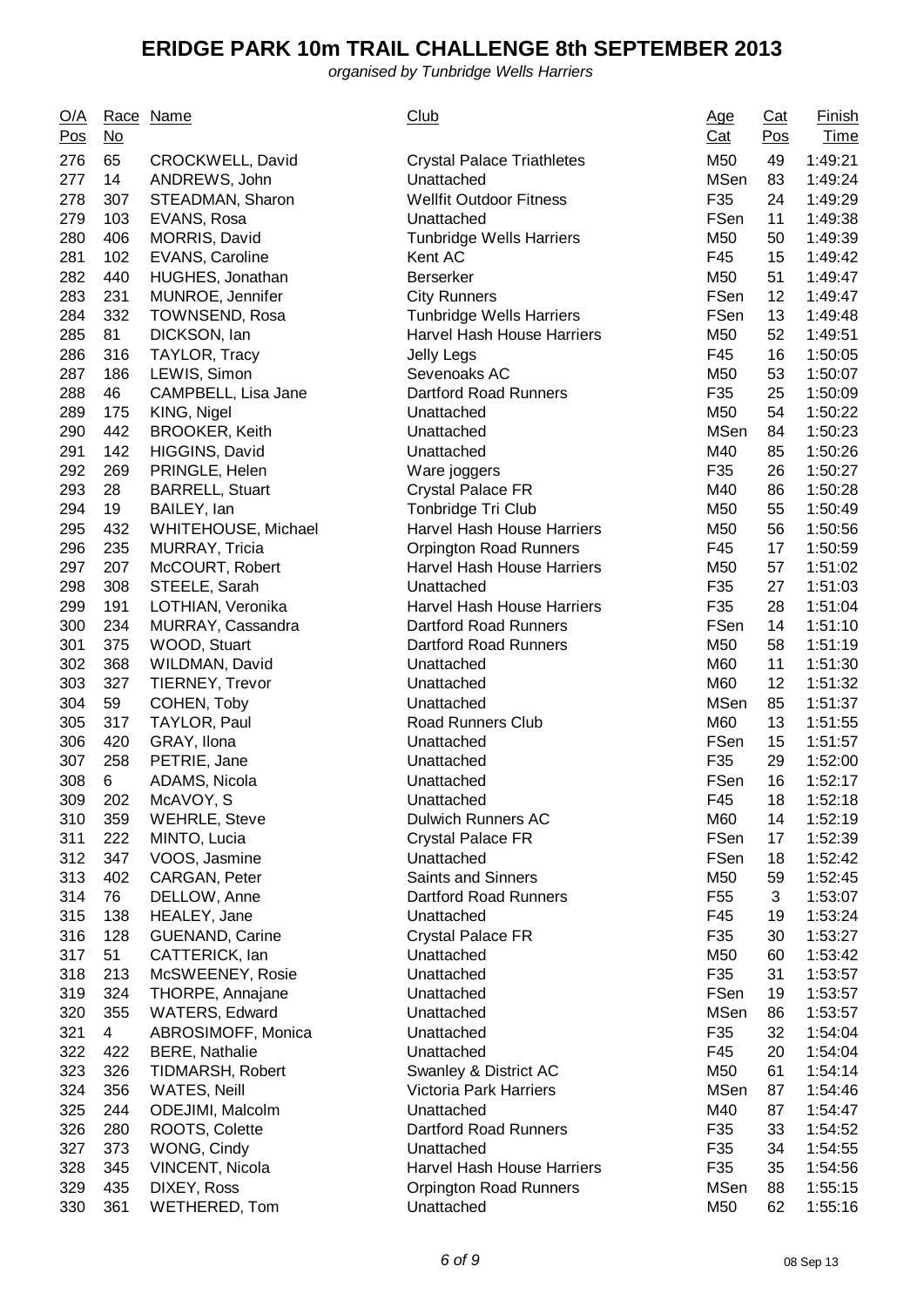| <u>O/A</u><br>Pos | $\underline{\mathsf{No}}$ | Race Name                | <b>Club</b>                       | <u>Age</u><br>Cat | Cat<br>Pos     | <b>Finish</b><br><b>Time</b> |
|-------------------|---------------------------|--------------------------|-----------------------------------|-------------------|----------------|------------------------------|
| 331               | 312                       | SULLIVAN, Lucy           | Beckenham RC                      | FSen              | 20             | 1:55:31                      |
| 332               | 233                       | MURPHY, Carol            | <b>Harvel Hash House Harriers</b> | F <sub>55</sub>   | 4              | 1:55:55                      |
| 333               | 407                       | ROMANO, Elizabeth        | <b>Petts Wood Runners</b>         | FSen              | 21             | 1:55:59                      |
| 334               | 283                       | RYATT, Steve             | Unattached                        | M40               | 88             | 1:56:04                      |
| 335               | 24                        | <b>BANGS, Steve</b>      | <b>Tunbridge Wells Harriers</b>   | M40               | 89             | 1:57:02                      |
| 336               | 309                       | STEELE, Allan            | Unattached                        | <b>MSen</b>       | 89             | 1:57:33                      |
| 337               | 413                       | EDWARDS, John            | Unattached                        | M50               | 63             | 1:58:04                      |
| 338               | 310                       | STEEPLE, Colleen         | Activ                             | F45               | 21             | 1:58:30                      |
| 339               | 378                       | <b>WREN, Tim</b>         | Activ                             | M40               | 90             | 1:58:31                      |
| 340               | 295                       | SIMPSON, Susannah        | <b>Crystal Palace FR</b>          | F <sub>55</sub>   | 5              | 1:58:34                      |
| 341               | 162                       | JACKSON, Robert          | Unattached                        | M50               | 64             | 1:58:45                      |
| 342               | 353                       | <b>WARNER, Ollie</b>     | Unattached                        | <b>MSen</b>       | 90             | 1:58:49                      |
| 343               | 63                        | CORDERY, Emma            | Unattached                        | F35               | 36             | 1:58:56                      |
| 344               | 299                       | SMITH, Craig             | Unattached                        | <b>MSen</b>       | 91             | 1:59:19                      |
| 345               | 417                       | PARR, Samantha           | Unattached                        | F45               | 22             | 1:59:41                      |
| 346               | 131                       | HALM, Ariane             | Unattached                        | F35               | 37             | 2:00:08                      |
| 347               | 154                       | HOWELL, Michelle         | Unattached                        | FSen              | 22             | 2:00:27                      |
| 348               | 209                       | McKENZIE, Joanne         | Unattached                        | F35               | 38             | 2:00:55                      |
| 349               | 198                       | MARSHALL, Alison         | <b>Tunbridge Wells Harriers</b>   | F35               | 39             | 2:00:57                      |
| 350               | 99                        | <b>ENOCK, Eric</b>       | <b>Orpington Road Runners</b>     | M50               | 65             | 2:01:34                      |
| 351               | 199                       | <b>MARTIN, Becy</b>      | Clapham Chasers                   | FSen              | 23             | 2:02:15                      |
| 352               | 253                       | PALMER, Helen            | Harvel Hash House Harriers        | F45               | 23             | 2:02:25                      |
| 353               | 185                       | LEV'Y, Marc              | <b>Harvel Hash House Harriers</b> | <b>MSen</b>       | 92             | 2:02:29                      |
| 354               | 229                       | MORRIS, Siobhan          | Unattached                        | F45               | 24             | 2:03:30                      |
| 355               | 350                       | WALSH, Andy              | Unattached                        | M40               | 91             | 2:04:21                      |
| 356               | 106                       | FIGGINS, William         | <b>Folkestone Runners</b>         | M70               | 3              | 2:04:55                      |
| 357               | 352                       | WARD, Sue                | <b>Wellfit Outdoor Fitness</b>    | F45               | 25             | 2:06:36                      |
| 358               | 430                       | <b>HOMDEN, Mira</b>      | Dartford Road Runners             | F45               | 26             | 2:06:57                      |
| 359               | 170                       | KEENAN, Georgina         | <b>CPFR</b>                       | F45               | 27             | 2:06:59                      |
| 360               | 282                       | RUSHALL, Susan           | Unattached                        | FSen              | 24             | 2:07:11                      |
| 361               | 270                       | RACZ, Gergely            | Unattached                        | <b>MSen</b>       | 93             | 2:10:08                      |
| 362               | 249                       | O'NEILL, Tina            | <b>Orpington Road Runners</b>     | F35               | 40             | 2:10:56                      |
| 363               | 193                       | MAGOLD, Andrea           | <b>Orpington Road Runners</b>     | F45               | 28             | 2:10:57                      |
| 364               | 75                        | DEAN, Lucy               | Unattached                        | F35               | 41             | 2:11:31                      |
| 365               | 441                       | TURFITT, David           | Unattached                        | M40               | 92             | 2:12:35                      |
| 366               | 330                       | TODD, Tracey             | <b>Orpington Road Runners</b>     | F45               | 29             | 2:12:38                      |
| 367               | 232                       | MURPHY, Craig            | <b>Harvel Hash House Harriers</b> | M50               | 66             | 2:13:16                      |
| 368               | 216                       | MILES, Keith             | <b>Cambridge Harriers</b>         | M50               | 67             | 2:13:31                      |
| 369               | 26                        | BARNARD, Janna           | Unattached                        | FSen              | 25             | 2:13:46                      |
| 370               | 17                        | <b>AYRTON, Patricia</b>  | <b>Orpington Road Runners</b>     | F <sub>55</sub>   | 6              | 2:13:49                      |
| 371               | 333                       | TRIMBEE, Olivia          | Unattached                        | F45               | 30             | 2:14:12                      |
| 372               | 111                       | FOWLER, Toni             | <b>Dartford Road Runners</b>      | F35               | 42             | 2:14:18                      |
| 373               | 277                       | RIDOUT, Jacqueline       | Dartford Road Runners             | F <sub>55</sub>   | $\overline{7}$ | 2:14:30                      |
| 374               | 215                       | <b>MERRITT, Vivienne</b> | <b>Chequers Chasers</b>           | F35               | 43             | 2:14:55                      |
| 375               | 37                        | <b>BOORMAN, Gill</b>     | <b>Heathfield RRC</b>             | F35               | 44             | 2:17:09                      |
| 376               | 241                       | NICOLLE, Valerie         | <b>Crystal Palace FR</b>          | F35               | 45             | 2:19:20                      |
| 377               | 401                       | TAYLOR, Bryon            | <b>Tunbridge Wells Harriers</b>   | M70               | $\overline{4}$ | 2:26:55                      |
| 378               | 265                       | PORTER, Lauren           | Unattached                        | FSen              | 26             | 2:27:25                      |
| 379               | 183                       | LE ROUX, Monita          | Unattached                        | FSen              | 27             | 2:27:28                      |
| 380               | 204                       | McCARTHY, Ronan          | Dartford Road Runners             | <b>MSen</b>       | 94             | 2:30:47                      |
| 381               | 379                       | WRIGHT, Julie            | Unattached                        | F35               | 46             | 2:30:47                      |
| 382               | 189                       | LINDLEY, Shelley         | Unattached                        | FSen              | 28             | 2:33:32                      |
| 383               | 319                       | THOMAS, Vanessa          | Unattached                        | FSen              | 29             | 2:33:32                      |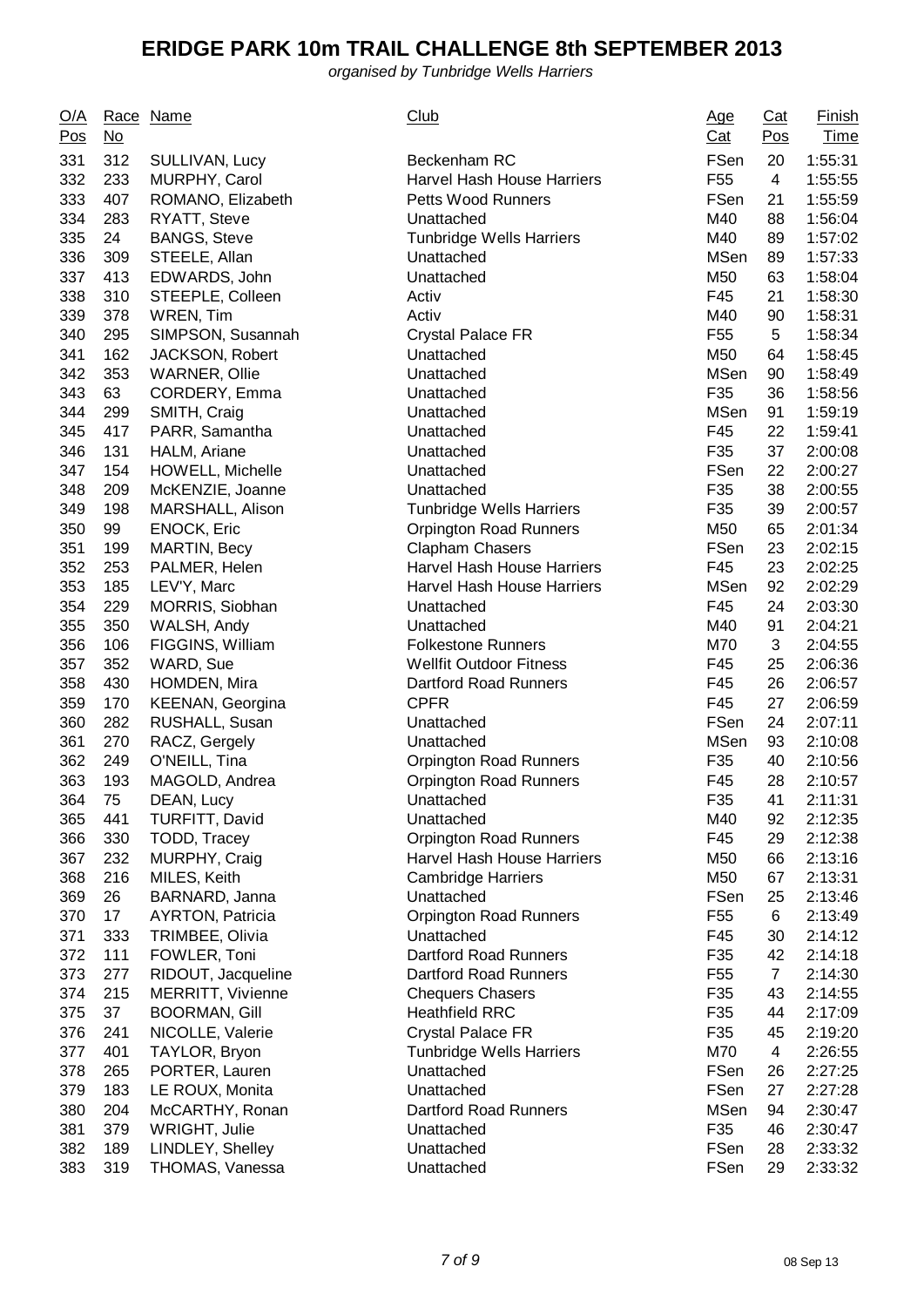*organised by Tunbridge Wells Harriers*

## **TEAM RESULTS**

#### **Male Team Result**

11 Orpington Road Runners

| Pos                     | <b>Team</b>                       | <b>Team Members</b>              | Pts |
|-------------------------|-----------------------------------|----------------------------------|-----|
| 1                       | Tonbridge AC                      | (Rendall, Knapp, Taylor)         | 10  |
| $\overline{\mathbf{c}}$ | <b>Tunbridge Wells Harriers</b>   | (Levett, Howey, Whitaker)        | 25  |
| 3                       | Serpentine RC                     | (Reeves, Petrovs, Schneider)     | 59  |
| 4                       | <b>Dartford Road Runners</b>      | (Reeves, Ling, White)            | 78  |
| 5                       | <b>Tunbridge Wells Harriers</b>   | (Howden, Joad, Taylor)           | 145 |
| 6                       | <b>Orpington Road Runners</b>     | (Todd, O'Grady, Cogan)           | 152 |
| $\overline{7}$          | Sevenoaks AC                      | (Lee, Ashlee, Collins)           | 187 |
| 8                       | Vigo Runners                      | (Alison, Billington, Phelps)     | 217 |
| 9                       | <b>Orpington Road Runners</b>     | (Laws, Dickinson, Newnham)       | 257 |
| 10                      | <b>Dartford Road Runners</b>      | (Topp, O'Toole, Wells)           | 265 |
| 11                      | <b>Tunbridge Wells Harriers</b>   | (Holford, Wheeler, Tullett)      | 306 |
| 12                      | <b>Orpington Road Runners</b>     | (Pope, Wall, Ahkuit)             | 357 |
| 13                      | <b>Harvel Hash House Harriers</b> | (Plummer, Brown, Tippey)         | 360 |
| 14                      | <b>Dartford Road Runners</b>      | (Dellow, Sheepwash, Knight)      | 377 |
| 15                      | <b>Orpington Road Runners</b>     | (Clarke, Burtonshaw, Webb)       | 468 |
| 16                      | <b>Chequers Chasers</b>           | (Bentham, Moore, Seymour)        | 497 |
| 17                      | Harvel Hash House Harriers        | (Woodhams, Cherrison, Dickson)   | 520 |
| 18                      | <b>Tunbridge Wells Harriers</b>   | (Hodge, Schofield, Long)         | 524 |
| 19                      | <b>Wellfit Outdoor Fitness</b>    | (O'Neill, Prentis, Jago)         | 549 |
| 20                      | <b>Dartford Road Runners</b>      | (Ridout, Keane, Richardson)      | 610 |
| 21                      | <b>Orpington Road Runners</b>     | (McLeod, Thompson, Milsom)       | 617 |
| 22                      | <b>Tunbridge Wells Harriers</b>   | (Eames, Dyson, Morris)           | 645 |
| 23                      | <b>Harvel Hash House Harriers</b> | (Whitehouse, McCourt, Lev'y)     | 740 |
|                         | <b>Female Team Result</b>         |                                  |     |
| Pos                     | <b>Team</b>                       | <b>Team Members</b>              | Pts |
| 1                       | <b>Tunbridge Wells Harriers</b>   | (Heather-Hayes, Bailey, Holford) | 26  |
| $\overline{\mathbf{c}}$ | Serpentine RC                     | (Pemberton, Bradley, Stangl)     | 50  |
| 3                       | <b>Petts Wood Runners</b>         | (Doyle, Neocleous, Compton)      | 55  |
| 4                       | <b>Harvel Hash House Harriers</b> | (Huxtable, Wisby-Thomas, Baker)  | 101 |
| 5                       | <b>Orpington Road Runners</b>     | (Thompson, Walters, Murray)      | 142 |
| 6                       | Dartford Road Runners             | (Wood, Campbell, Murray)         | 156 |
| 7                       | <b>Tunbridge Wells Harriers</b>   | (Gevers, Townsend, Marshall)     | 162 |
| 8                       | <b>Crystal Palace FR</b>          | (Bevan-Mogg, Minto, Guenand)     | 181 |

8 Crystal Palace FR (Bevan-Mogg, Minto, Guenand) 181 9 Harvel Hash House Harriers (Lothian, Vincent, Murphy) 216 10 Dartford Road Runners (Dellow, Roots, Homden) 235<br>11 Orpington Road Runners (O'Neill, Magold, Todd) 289